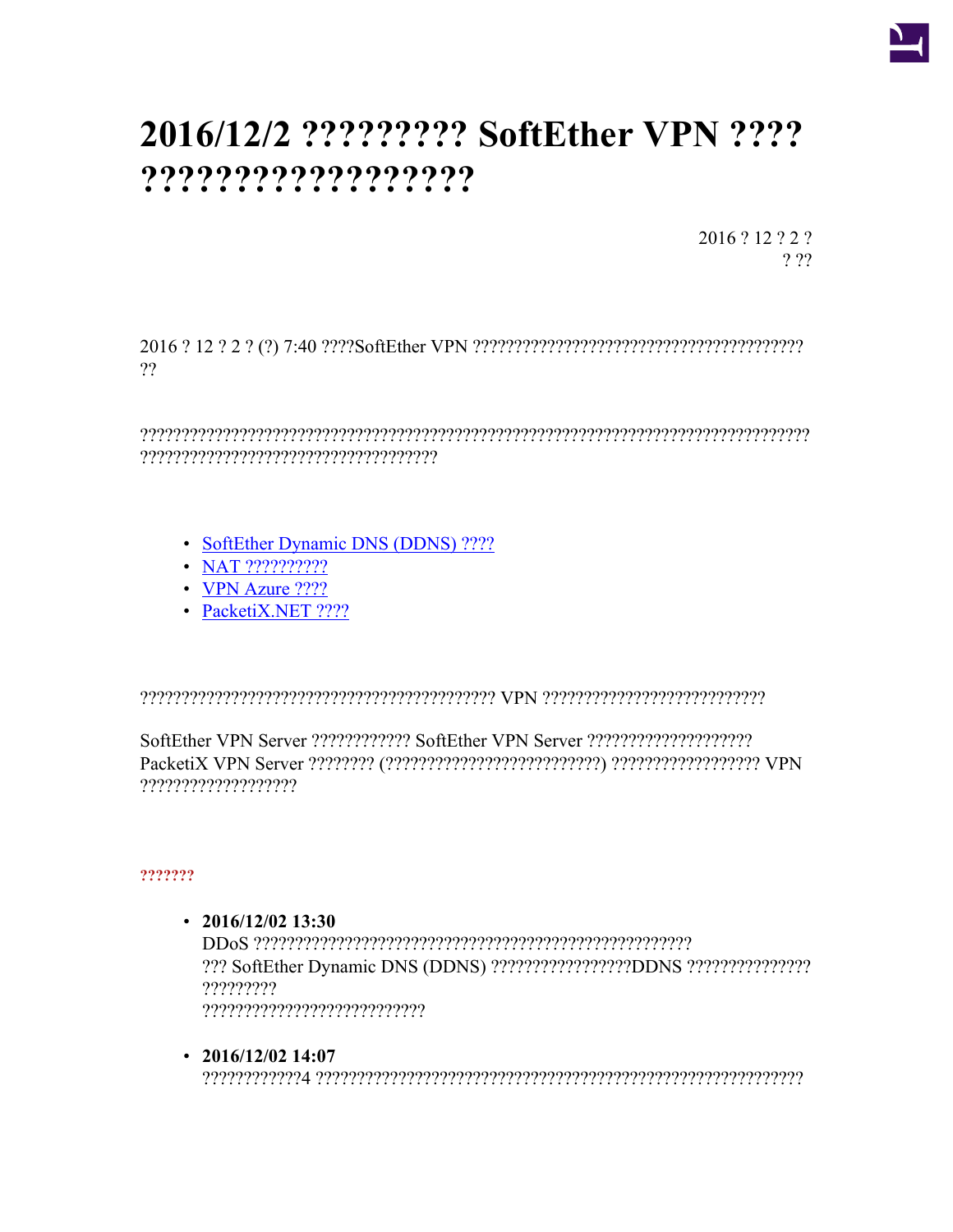$2222$ 

## $\cdot$  2016/12/02 14:40

## ????????

???????????

clip 3.jpg

 $21.222222$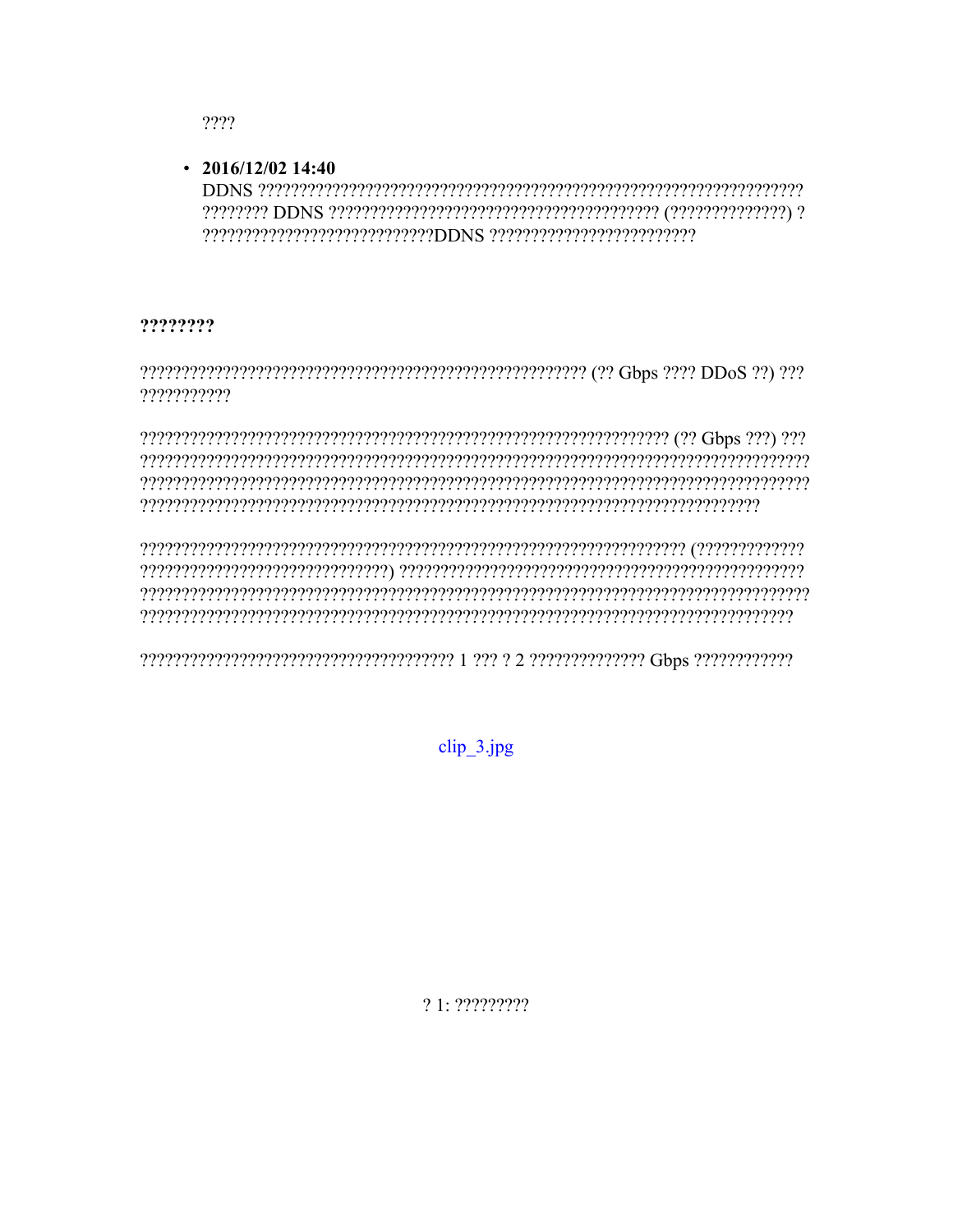clip\_4.jpg

22.22222222222 DDoS

## ??????????

recepted to DOS control the control of the control of the control of the control of the control of the control o ??????????????????????

reserved brown and the consequence of the consequence of the consequence consequence consequence of the consequence of the consequence of the consequence of the consequence of the consequence of the consequence of the cons 

?????????????????SoftEther VPN Server???????????SoftEther VPN Server???????????? 

# ??????????????

22222222222222222222230ftEther VPN Server22222222222250ftEther VPN Server222222 ???????????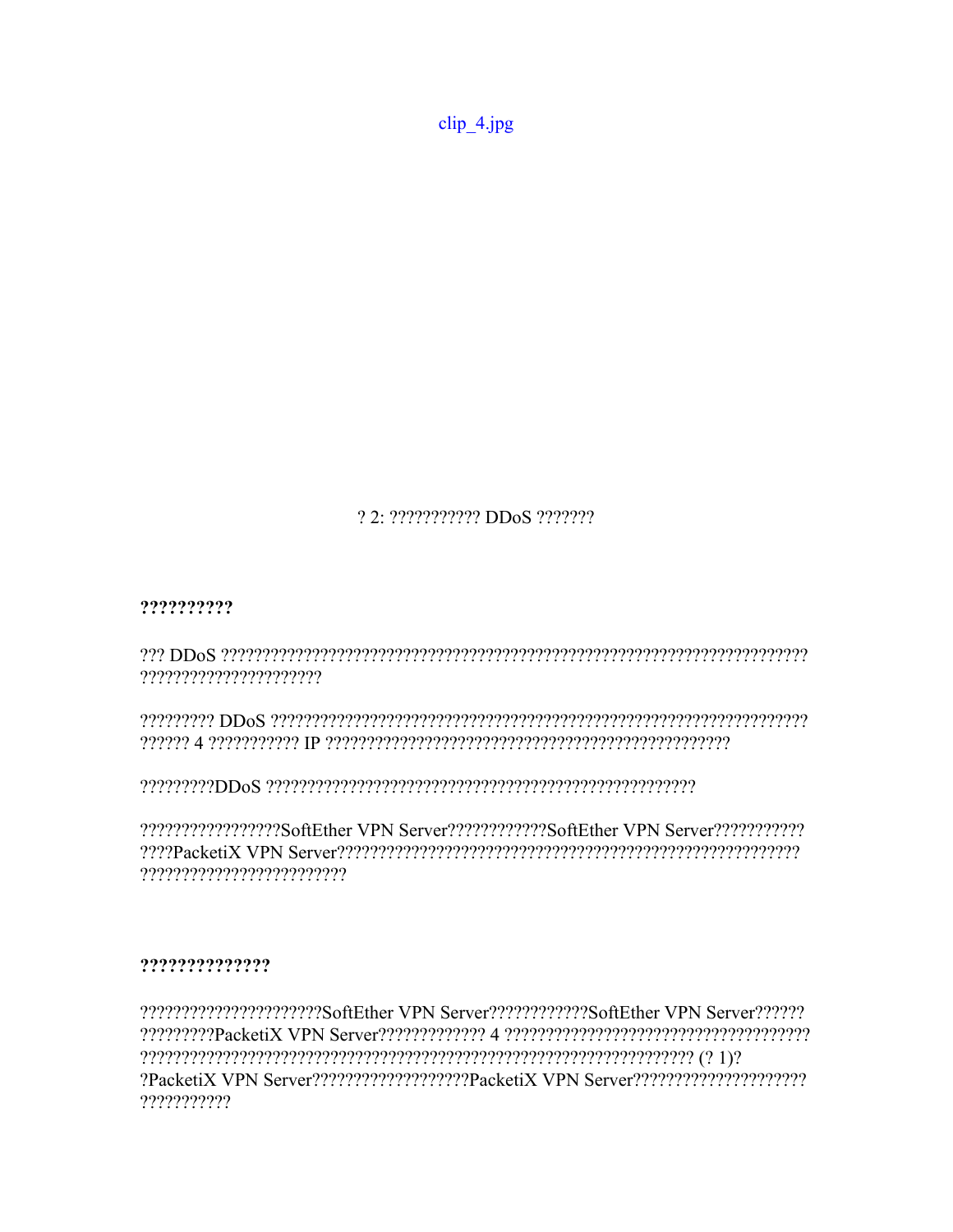, energenengen ergebeteren er en en der antikelen er en den en der energenengen en der energenengen ergenengen reserverenen erreserrentaren alternational erreta erreta erreta elago erreta erreta erreta erreta erreta erret 

?????????SoftEther VPN Server???????PacketiX VPN Server????????????????????????? ????????????????????

#### ???????

#### 

VPN 222222222222223777777NAT 2222222222222234AT 222222222222222222222222222222222 ?????????????????

PRINTED IT AND THE SERVER THROUGHT AT THE CONTROL SERVER SERVER SERVER AT THE CONTROL OF THE SERVER SERVER SERVER SERVER SERVER SERVER SERVER SERVER SERVER SERVER SERVER SERVER SERVER SERVER SERVER SERVER SERVER SERVER SER 

??????????????? NAT ????????????? VPN Azure ??????????????????????? NAT ???????? ??????????????????????NAT ???????????? VPN Azure ????????????????????? VPN ???? 

#### ??????????? 2 ??????????

- 
- $\bullet$  222222222222222222000 or  $\mu$  and  $\mu$  and  $\mu$  and  $\mu$  and  $\mu$  and  $\mu$  and  $\mu$  and  $\mu$  and  $\mu$ ???????????

DDNS ??????VPN ???????? IP ???????????????????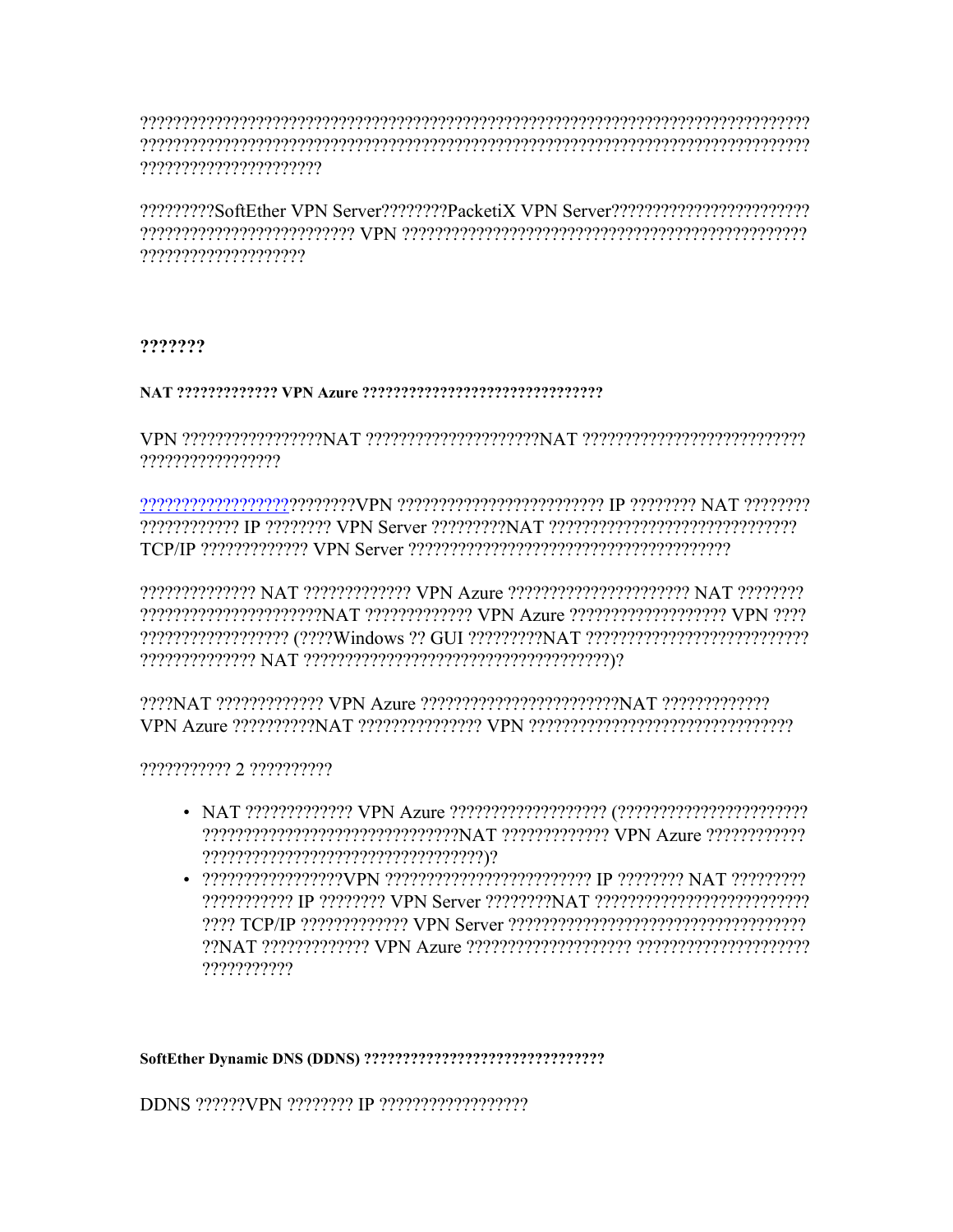representing the correction of the correct of the correct of the correct of the correct of the correct of the c

# 

- $?????????????)?$
- VPN ?????????VPN ???? DDNS ??????????IP ???????????
- SoftEther Dynamic DNS (DDNS) ????? DDNS ??????????

# 

- VPN Server ??? IP ??????????
- 2222 DDNS 222222222 CNAME 22222222222222

# 

PacketiX.NET ???????????????? HUB ??????????PacketiX.NET ??????????????????? IP representational community and the control of the control of the control of the control of the control of the c

# 

????????????????????????????????PacketiX.NET ?????????????? HUB ?????? 

• PacketiX.NET ?????????????????????? SoftEther VPN Server ???? VPN ??????? 7777779791SP ?????????????????????????????????? Linux ? Windows ???? VPN 

# ?????????????? (????????)

• SoftEther Dynamic DNS (DDNS) ????